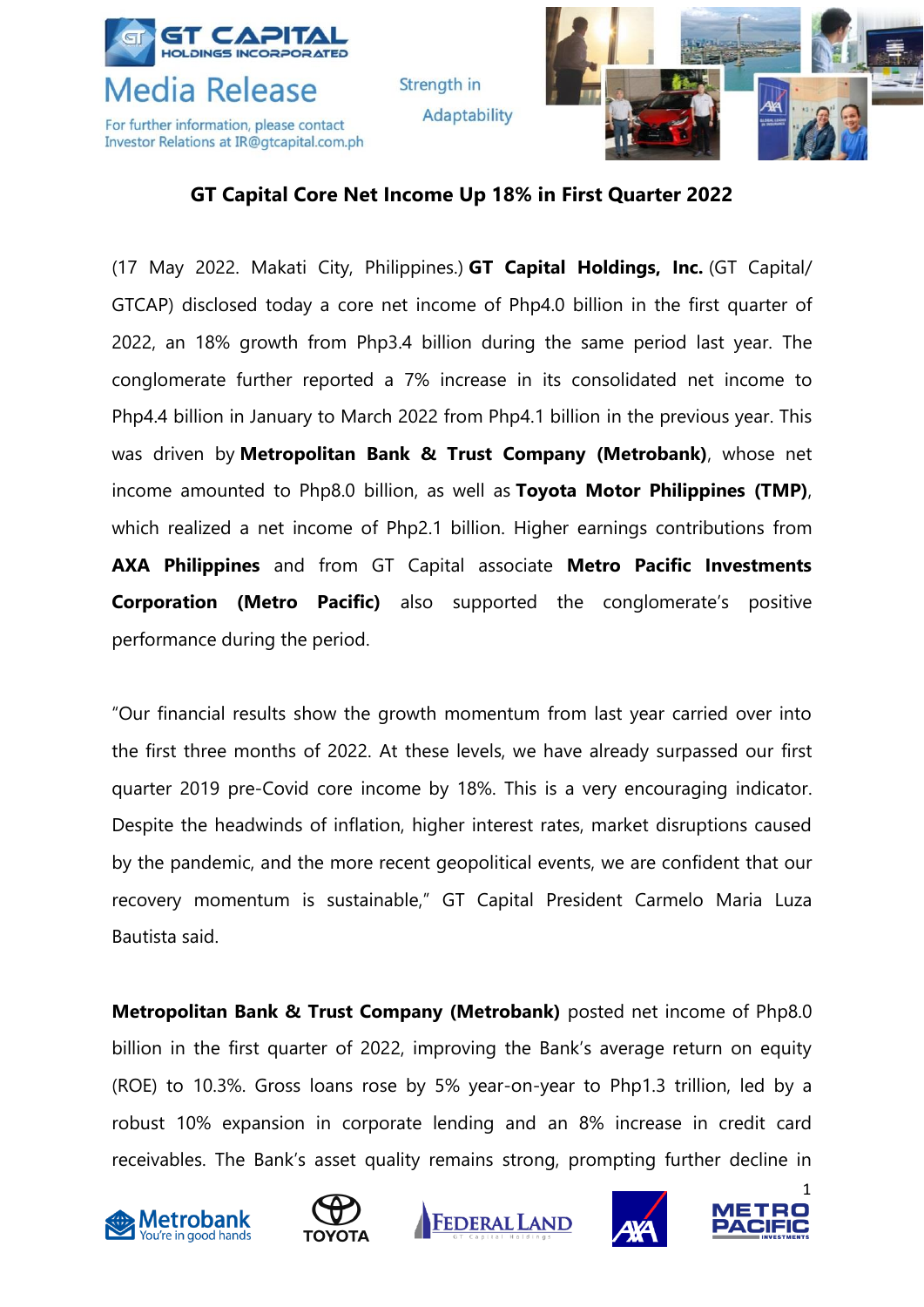

provisions. Metrobank's non-performing loans (NPL) dropped by 5% to Php27.0 billion, reducing its NPL ratio to 2.2% from 2.4% last year. NPL cover remained at a very conservative 179%. Non-interest income went up by 5% year-on-year, as service fees and commissions jumped by 7%, while trading and FX gains reached Php2.3 billion despite market volatility. Operating costs remained under control, inching up by just 1% to Php14.9 billion, hence, cost-to-income ratio improved to 54.1% from 54.6% in the same period last year. "We are encouraged by the sustained pick-up in economic activities as Metrobank stands ready to support our clients in their funding plans and investment needs," said Metrobank President Fabian S. Dee. "The strategies that we have put in place should enable the Bank to achieve sustainable growth, along with the expanding domestic economy," Mr. Dee added.

**Toyota Motor Philippines (TMP)** reported consolidated revenues of Php42.1 billion in the first three months of 2022, from Php33.9 billion in the previous year, representing a 24% growth. TMP's consolidated net income reached Php2.1 billion during the period, from Php2.0 billion in the first quarter of 2021, registering a 5% growth. The company's net income growth was tempered by the weakening Philippine Peso during the period. Toyota outpaced the market with retail vehicle sales of 37,230 units in January to March 2022 from 33,095 units in the same period last year, a 12% increase. The Philippine automotive market, on the other hand, grew by 1% to 75,194 units from 74,585 units in the previous year. TMP continued to expand its model lineup in the first quarter by launching three new model variants, the Rav4 HEV and the all-new Raize in February, and the Avanza in March. TMP has remained the country's number one automotive brand with a dominant 49.5% overall market share in the first three months of 2022, continuing its strong leadership position in the market. In February, TMP achieved a significant milestone of selling over two million vehicles in the Philippines since it started operations in 1988.









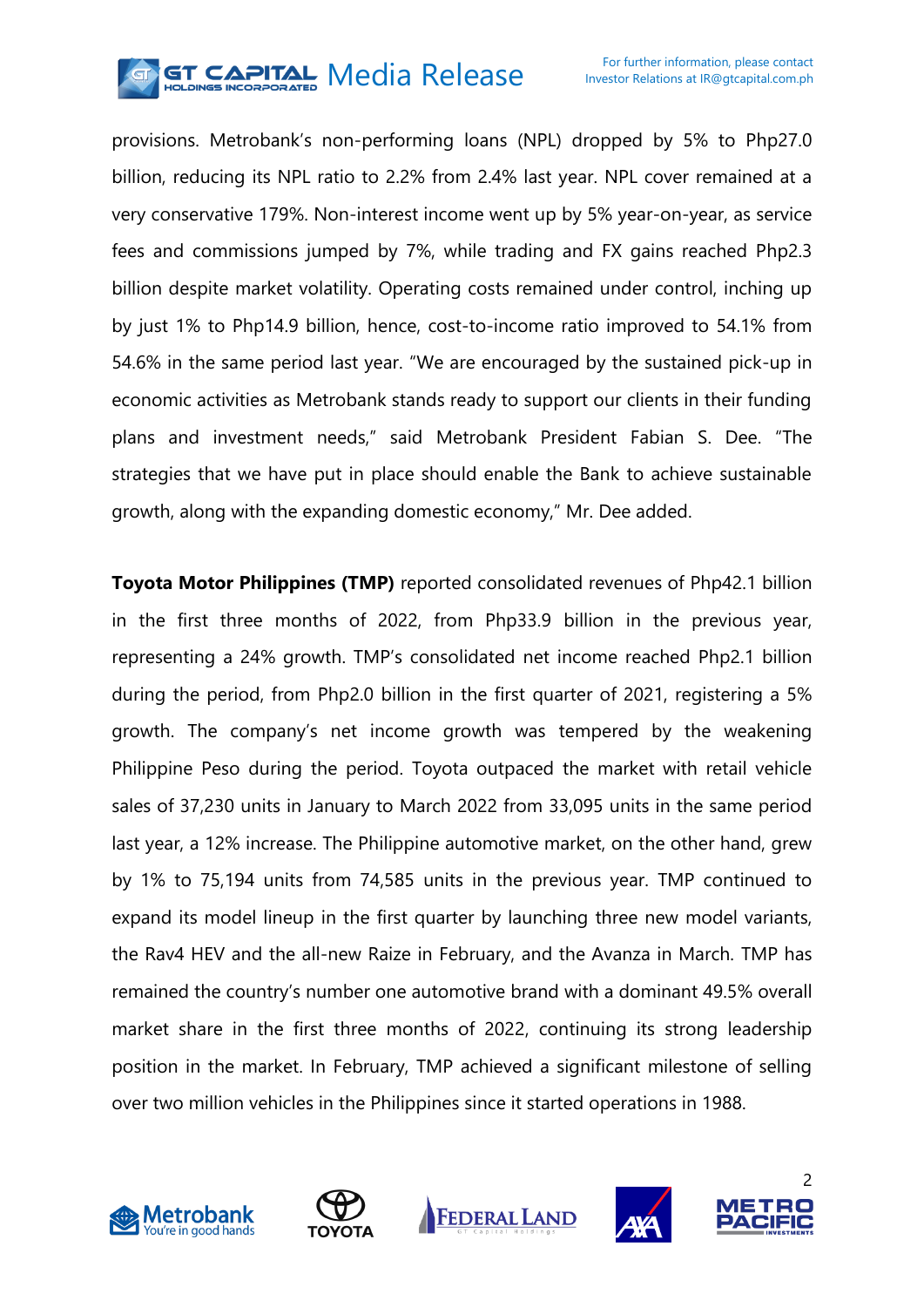

"The first quarter of 2022 saw a sustained rise in vehicle sales for both the industry and Toyota. Without the drop in deliveries in January due to the Omicron variant surge, the recovery would have been much further along. Toyota recorded exceptional results for February and March, with sales peaking at over 15,000 units in March, the highest monthly sales since the pandemic started in 2020. In addition to the economic drivers, TMP was able to further stimulate demand through sustained new model offerings in the mass market segments. This contributed to a spike in market interest. As well, the industry is feeling the return of corporate demand on the heels of the resumption in business activity. Renewal of company fleets is reflected in the rise of planned capital expenditures. With the peaceful conclusion of the elections, the continued reopening of the economy and the expected continuation of government infrastructure programs, 2022 is expected to return to pre-Covid sales levels," GTCAM Chairman Vince S. Socco said.

GT Capital's wholly-owned property subsidiary **Federal Land, Inc. (Federal Land)** posted total revenues of Php2.8 billion in the first quarter of 2022, representing a 17% increase from Php2.4 billion in the same period last year. Booked real estate sales amounted to Php1.8 billion during the period, up 10% from Php1.7 billion in the first three months of 2021. Furthermore, the property developer recorded a noteworthy 15% growth in reservation sales to Php4.2 billion during the quarter from Php3.6 billion in the same period last year. The company reported consolidated net income of Php311 million in the first three months of this year from Php327 million during the same period in 2021, due to higher operating expenses.

To further sustain the momentum, Federal Land launched Aki Tower, the third residential tower of The Seasons Residences located in the 10-hectare masterplanned community, Grand Central Park in Bonifacio Global City. The company is expected to launch more projects to capture the pent-up demand and opportunities









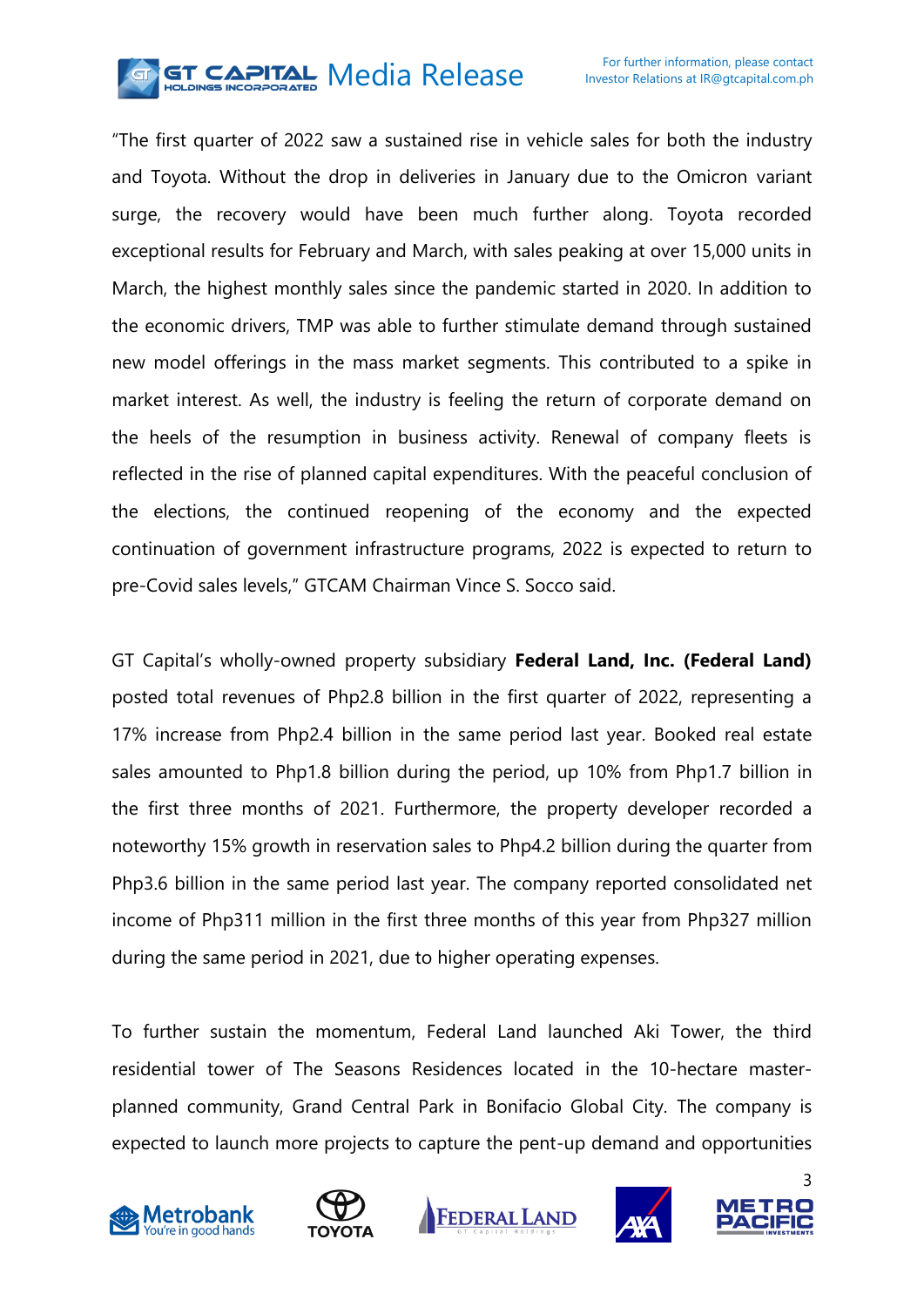

in the post-pandemic times. This includes the launch of Siena Tower 2, located in Marikina City and Quantum Residences – Amber Tower located along Taft Ave., Pasay City, both under the Horizon Land brand.

In a significant move, Federal Land forged a strategic partnership with Japanese real estate developer **Nomura Real Estate Development Co., Ltd. (Nomura)** to form a new company, **Federal Land NRE Global, Inc. (FNG)**. This company is expected to bring milestone developments that mix Japanese inspiration with Filipino sensibility. FNG plans to develop projects in Metro Manila, Cavite, and Cebu. This will include an initial pipeline of residential and commercial properties, as well as office spaces. Nomura will be investing USD324 million (approximately Php16 billion), representing 34% of the total capital investment of FNG at Php48 billion.

**Metro Pacific Investments Corporation (Metro Pacific)** reported a consolidated core net income of Php3.1 billion for the first quarter of 2022, up 23% from Php2.5 billion a year earlier. Metro Pacific benefitted from continued economic recovery and intensified election-related activities in the country. Toll road traffic is now close to pre-pandemic levels, and power consumption has considerably increased as more industries ramp up operating capacity. Following a series of debt refinancing and rerating activities that were strategically implemented in 2021, the company is now enjoying the benefits of a significant reduction in its average interest rates, evidenced by the 11% decline in net interest costs for the first quarter. Reported net income attributable to the parent company of Php5.7 billion for the first quarter of 2022 was lower by 19% compared to the same period last year as a result of the sale of Global Business Power and Don Muang Tollways ("DMT") in the first quarter of 2021. Total comprehensive income rose 8% to Php7.5 billion due to the translation adjustment gain of foreign investments and disposal of DMT in 2021. Metro Pacific's 8.9-km Cebu-Cordova Link Expressway (CCLEX), the longest and tallest bridge in the country,